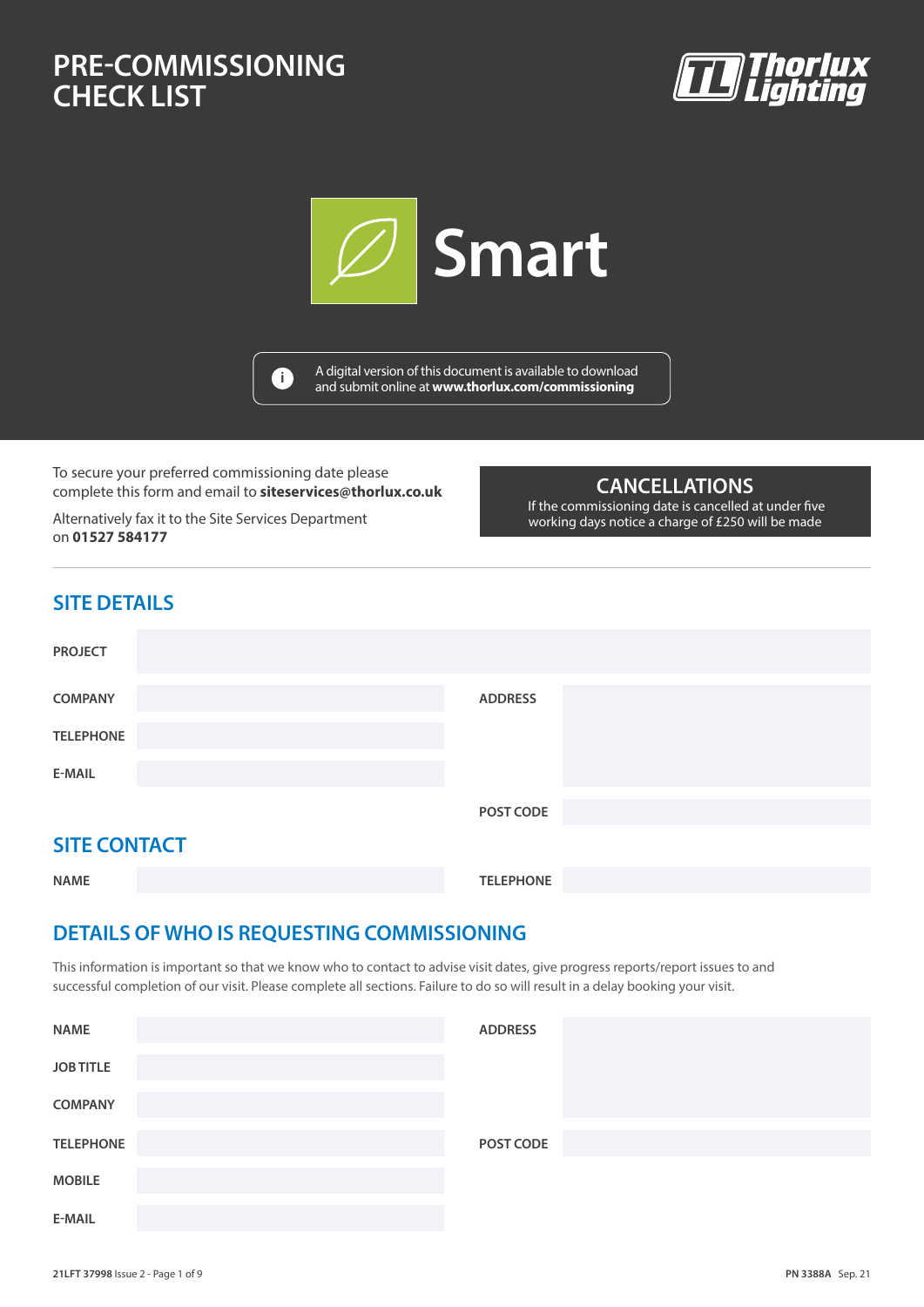



### **COMMISSIONING PRE-REQUISITES**

- **•** All Smart luminaires must be powered at least 24 hours before the date of commissioning
- It will be necessary to vacate the areas with Smart luminaires to allow the movement detection function to be tested *(If this is not possible during normal working hours and an out of hours visit is required, this will be chargeable)*
- In order to commission the maintained illuminance feature on internal luminaires, the final floor coverings and furnishings must be fitted and must not be covered with any protective material *(If floor coverings are not fitted then daylight sensors will be set to a high illumination level reducing efficiency and increasing energy consumption)*
- Curtains or blinds may be used to reduce the amount of daylight entering the room, ensuring daylight sensors can be set during normal working hours. If the daylight contribution cannot be reduced to an acceptable level, then a chargeable out of hours visit may be required.

### **SITE INFORMATION**

| Preferred commissioning date                                                           | Have lighting layout drawings been supplied by Thorlux?                                                                                                                      |
|----------------------------------------------------------------------------------------|------------------------------------------------------------------------------------------------------------------------------------------------------------------------------|
|                                                                                        | <b>YES</b><br><b>NO</b>                                                                                                                                                      |
| Are the final floor coverings and furnishings fitted?<br><b>NO</b><br><b>YES</b>       | If NO, a clean copy of the as-installed drawings will be required by the<br>Commissioning Engineer for notation and record keeping purposes<br>Is parking available on site? |
| Are blinds/curtains fitted in the areas to be commissioned?<br><b>YES</b><br><b>NO</b> |                                                                                                                                                                              |
| What is the floor to ceiling height?                                                   | What is the site handover date?                                                                                                                                              |
| <b>FROM</b><br>TO                                                                      |                                                                                                                                                                              |
| What are the site working hours?                                                       | Is a site safety induction briefing required?                                                                                                                                |
| <b>FROM</b><br>TO                                                                      | <b>YES</b><br><b>NO</b>                                                                                                                                                      |
| Is special permission to work beyond these hours required?<br><b>YES</b><br><b>NO</b>  | If YES, how is this arranged?                                                                                                                                                |
| If YES, how is this authorised?                                                        |                                                                                                                                                                              |
|                                                                                        |                                                                                                                                                                              |

### **PERSONAL PROTECTION EQUIPMENT REQUIRED ON SITE**

**Ear defenders**

**High visibility jacket**

**Safety boots**

**Hard hat**

**Eye protection**

**Gloves**

**Other**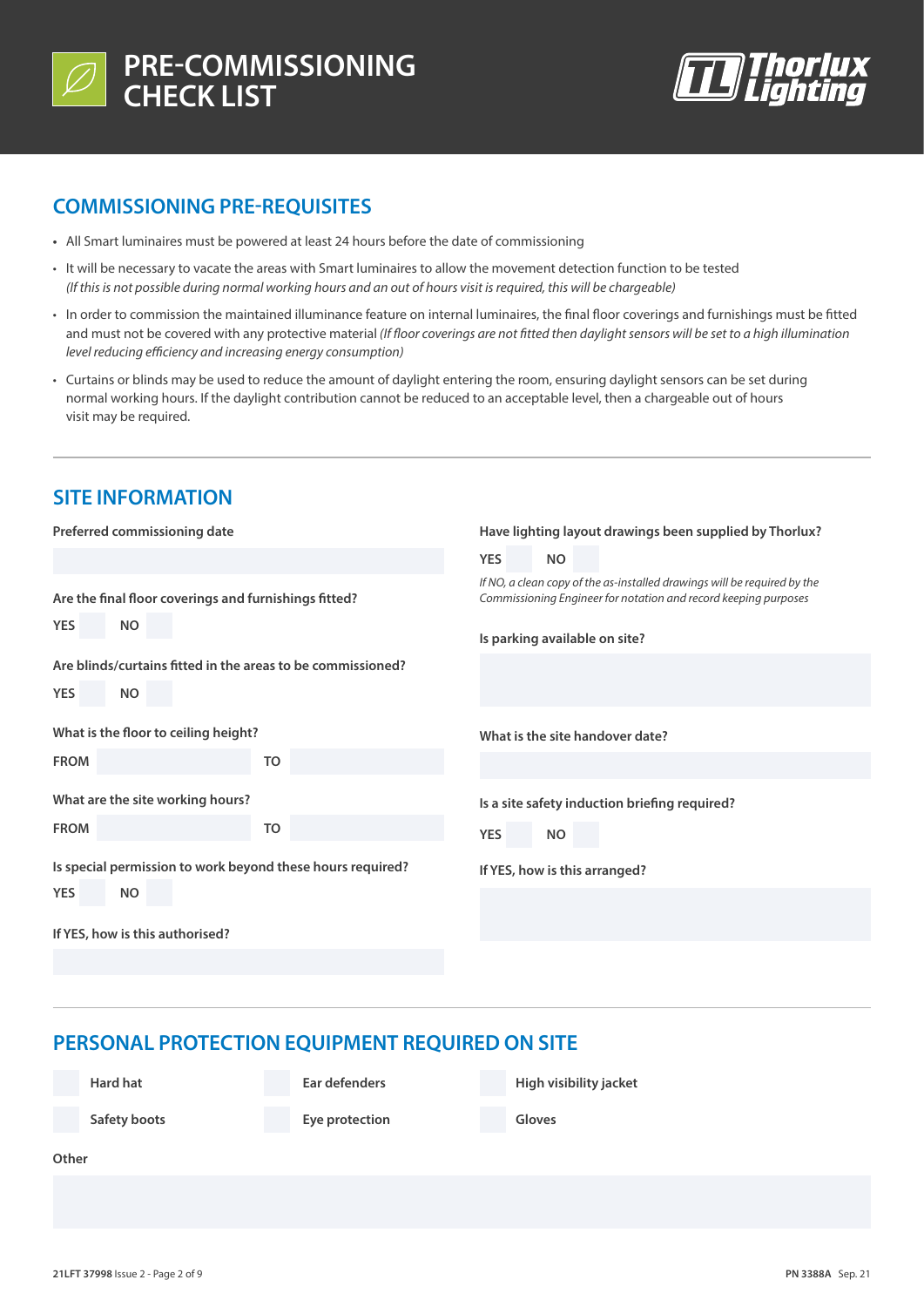



## **INTERNAL BASIC PARAMETERS**

| <b>PARAMETER</b>       | <b>DESCRIPTION</b>                                                                                                                                                                                         | <b>RANGE OF</b><br><b>SETTINGS</b>                                                                                                                                                                                                                                                                                                                                                                    | <b>FACTORY</b><br><b>DEFAULT</b><br><b>SETTINGS</b>                                   |
|------------------------|------------------------------------------------------------------------------------------------------------------------------------------------------------------------------------------------------------|-------------------------------------------------------------------------------------------------------------------------------------------------------------------------------------------------------------------------------------------------------------------------------------------------------------------------------------------------------------------------------------------------------|---------------------------------------------------------------------------------------|
| <b>LIGHT LEVEL</b>     | Enter the required illumination level for the room/<br>area. If no value is recorded, the level will be set<br>in accordance with the CIBSE Lighting Guide.                                                | Range 1-100 (dimming for maintained<br>illuminance) or MAX (no dimming)                                                                                                                                                                                                                                                                                                                               | 70 (circa. 500 lux<br>depending on luminaire<br>output, spacing and<br>room finishes) |
| <b>TIME DELAY</b>      | Sets the period the luminaires will remain on after<br>the last detected movement before dimming<br>down and switching off.                                                                                | The luminaires will switch off after<br>an absence period of 10 minutes. Other<br>time delays which may be set are:- 10h, 9h,<br>8h, 7h, 6h, 5h, 4h, 3h, 2h, 1h, 45, 30, 20, 15,<br>10, 5, 3, 2mins. 1min and 30 secs.<br>Alternatively a 'continuous' setting<br>may be selected.                                                                                                                    | 10 minutes                                                                            |
| <b>SECURITY LEVEL</b>  | This allows the user to set a level that the<br>luminaire dims to, following the time delay<br>period (dependent upon ballast dimming<br>range capability)                                                 | 1-100%                                                                                                                                                                                                                                                                                                                                                                                                | 10%                                                                                   |
| <b>IF VACANT</b>       | Switches the luminaires off when the TIME DELAY<br>(see above) expires. If set to any other value,<br>luminaires go to the SECURITY LEVEL setting<br>(see above) for the programmed period.                | Off, 30 seconds, 1, 2, 3, 5, 10, 15, 20, 30<br>and 45 minutes. 1, 2, 3, 4, 5, 6, 7, 8, 9 and<br>10 hours, or Constant. If Constant is set,<br>the luminaire will not switch off, but will<br>remain at the Security Level until the next<br>time movement is detected.                                                                                                                                | <b>OFF</b>                                                                            |
| <b>PIR</b>             | Provides conventional PIR control (i.e. luminaires<br>dim/switch off when area is vacated and raises<br>light level/switch on when area is re-occupied).                                                   | <b>ABSENCE DETECTION/OFF ONLY = Luminaires</b><br>are dimmed/switched off but NOT switched<br>on again when area is re-occupied.<br>A 'push-to-make' switch or scene plate will<br>be required to switch luminaires on.<br><b>PRESENCE DETECTION = Luminaires are</b><br>dimmed and switch off and switched<br>on again when area is re-occupied.<br><b>INACTIVE</b> = PIR functions are deactivated. | Active                                                                                |
| <b>PIR SENSITIVITY</b> | The PIR sensitivity can be adjusted<br>to suit each area.                                                                                                                                                  | Min / 1.5 / Max                                                                                                                                                                                                                                                                                                                                                                                       | 4                                                                                     |
| <b>BRIGHT-OUT</b>      | Defines what happens when the daylight level<br>is high and the luminaire has dimmed to its<br>minimum setting.                                                                                            | YES/NO<br>YES: When the illuminance level exceeds<br>the maintained illuminance level by 50%<br>for 10 minutes the luminaires will switch<br>off. When the illuminance level falls below<br>the maintained illuminance setting<br>the luminaires will switch on.<br>NO: When bright-out is set to NO, the<br>luminaires will dim but not switch off.                                                  | Yes                                                                                   |
| <b>POWER UP</b>        | Switches luminaires back on after power<br>is restored due to a mains power interruption.<br>Luminaires then switch off as per PIR programming.                                                            | ON<br>May be set to OFF but the luminaires<br>will only switch on only when presence<br>is detected after power restoration.                                                                                                                                                                                                                                                                          | ON                                                                                    |
| <b>HOLD OVERIDE</b>    | After the time delay has expired and new presence<br>is detected the luminaire will revert to automatic<br>mode and ignore any manual override that had<br>been set (using Smart Remote or Scene Control). | YES: If changed to YES, manual override<br>settings will be retained permanently.<br><b>NO</b>                                                                                                                                                                                                                                                                                                        | <b>NO</b>                                                                             |
| <b>MIN LAMP</b>        | Sets the minimum dim level for the<br>Smart Luminaire.                                                                                                                                                     | 1-100% (dependent upon ballast/<br>driver range capability)                                                                                                                                                                                                                                                                                                                                           | 10%                                                                                   |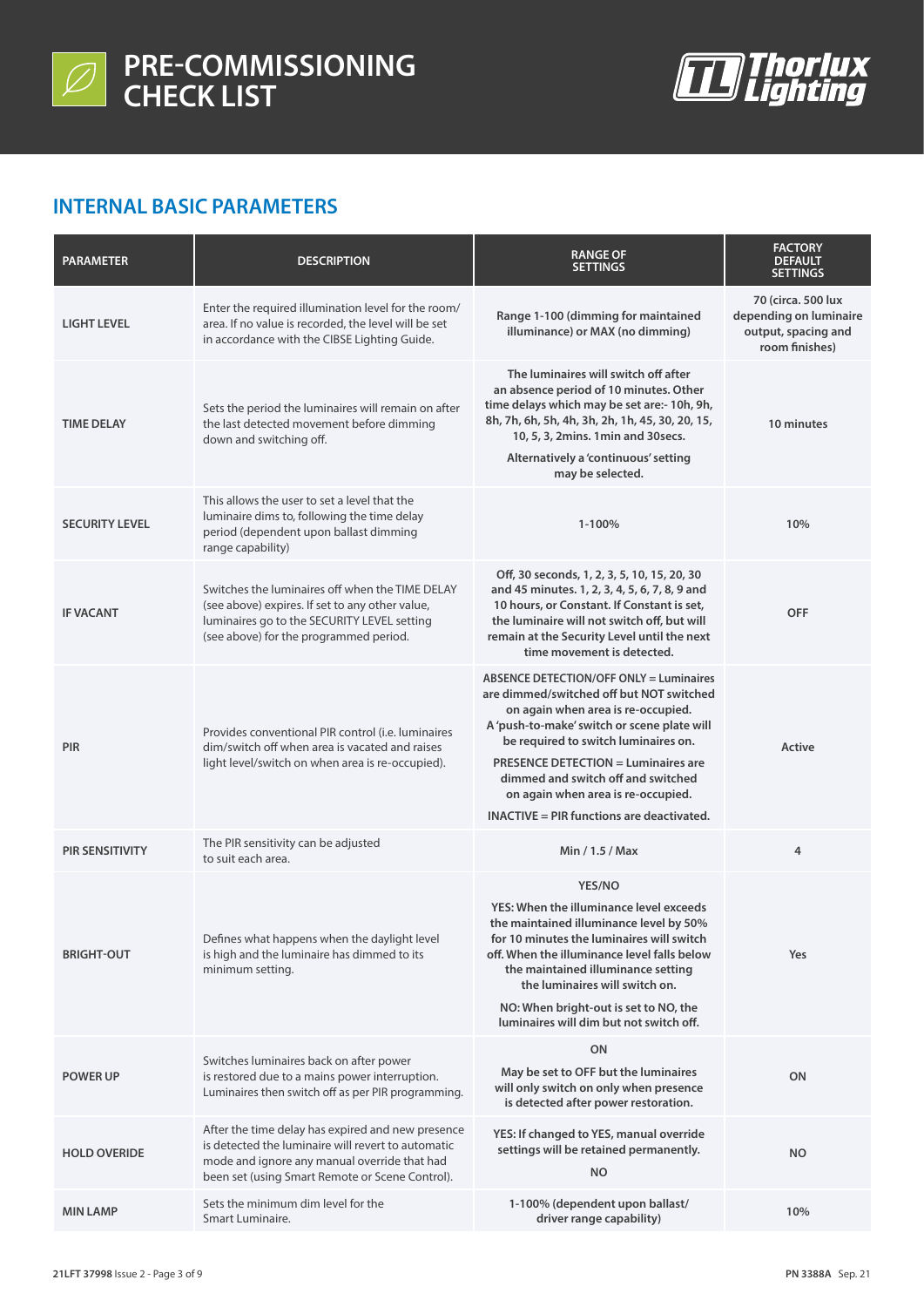



# **INTERNAL BASIC PARAMETERS REQUIRED**

|             | <b>ILLUMINATION LEVEL</b> |                 | <b>MAIN SETTINGS</b>        |                                 |                            |                                     |                                                |
|-------------|---------------------------|-----------------|-----------------------------|---------------------------------|----------------------------|-------------------------------------|------------------------------------------------|
| AREA / ROOM | <b>REQUIRED</b>           | <b>ACHIEVED</b> | <b>TIME</b><br><b>DELAY</b> | <b>SECURITY</b><br><b>LEVEL</b> | <b>IF VACANT</b><br>(MINS) | PRESENCE<br>OR ABSENCE<br>DETECTION | <b>BRIGHT OUT</b><br>$(\mathsf{Y}/\mathsf{N})$ |
| EXAMPLE     | 300 lux                   |                 | 15                          | 20%                             | $\,$ 5                     | PRESENCE                            | $\mathsf{Y}$                                   |
|             |                           |                 |                             |                                 |                            |                                     |                                                |
|             |                           |                 |                             |                                 |                            |                                     |                                                |
|             |                           |                 |                             |                                 |                            |                                     |                                                |
|             |                           |                 |                             |                                 |                            |                                     |                                                |
|             |                           |                 |                             |                                 |                            |                                     |                                                |
|             |                           |                 |                             |                                 |                            |                                     |                                                |
|             |                           |                 |                             |                                 |                            |                                     |                                                |
|             |                           |                 |                             |                                 |                            |                                     |                                                |
|             |                           |                 |                             |                                 |                            |                                     |                                                |
|             |                           |                 |                             |                                 |                            |                                     |                                                |
|             |                           |                 |                             |                                 |                            |                                     |                                                |
|             |                           |                 |                             |                                 |                            |                                     |                                                |
|             |                           |                 |                             |                                 |                            |                                     |                                                |
|             |                           |                 |                             |                                 |                            |                                     |                                                |
|             |                           |                 |                             |                                 |                            |                                     |                                                |
|             |                           |                 |                             |                                 |                            |                                     |                                                |
|             |                           |                 |                             |                                 |                            |                                     |                                                |
|             |                           |                 |                             |                                 |                            |                                     |                                                |
|             |                           |                 |                             |                                 |                            |                                     |                                                |
|             |                           |                 |                             |                                 |                            |                                     |                                                |
|             |                           |                 |                             |                                 |                            |                                     |                                                |
|             |                           |                 |                             |                                 |                            |                                     |                                                |
|             |                           |                 |                             |                                 |                            |                                     |                                                |
|             |                           |                 |                             |                                 |                            |                                     |                                                |
|             |                           |                 |                             |                                 |                            |                                     |                                                |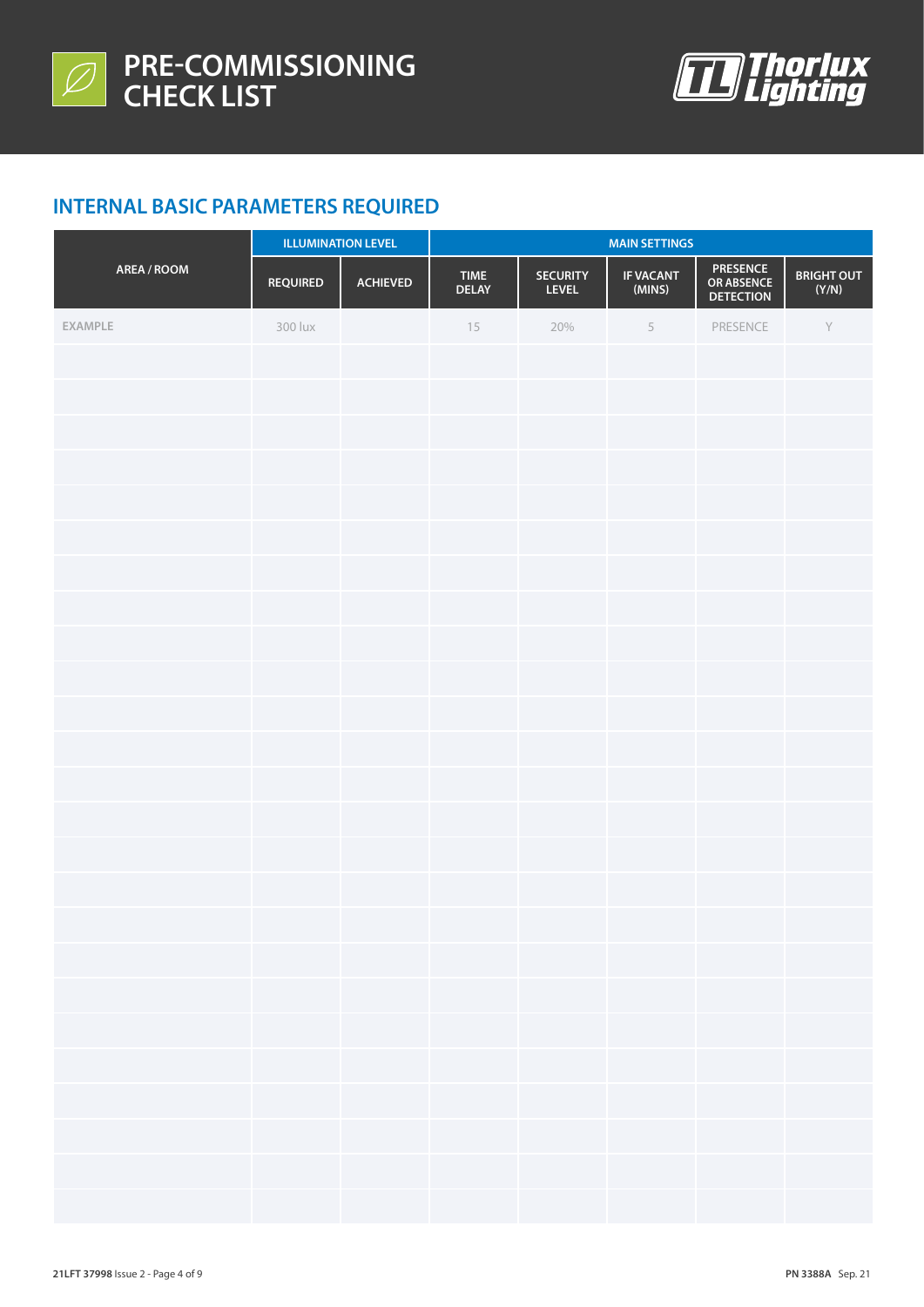



### **INTERNAL SMART TOUCH AND SMART SCENE OPTIONS**

For each programmable scene, individual luminaires may be set to go to any fixed lamp power level from off through 1 to 100%, or to adjust their commissioned (working plane) maintained lux level from 10 to 200% of its setting.

For example, in a classroom, upon activating scene 1 the luminaires closest to a teaching wall may be turned off or dimmed to a low level, whilst the rest of the room remains at a higher level to allow the pupils to take notes. Alternatively, scene 1 may adjust the luminaires nearest the whiteboard to maintain 50 lux whilst those further away continue at their setting of 300 lux.

**Smart Sensor factory pre-set scenes are set to: Scene 1 = fixed 50% / 2 = fixed 25% / 3 = off**

**Smart Hub factory pre-set scenes are set to: Scene 1 = ON / 2 = ON / 3 = OFF**

When a particular scene is no longer required another scene can be selected, or by pressing the ECO (automatic) button the system will revert to automatic mode. Alternatively, the system reverts to automatic mode when presence is no longer detected and the time delay has elapsed.



### **SCENE PARAMETERS**

#### **SCENE TYPES**

In rooms equipped with scene plates, each luminaire can be set to respond in a unique way to create a specific lighting scene. Two types of scene are available, and each has its own range of levels.

#### **FIXED SCENE**

Each luminaire is set to give a fixed output relative to full output (100%). For example - a luminaire set to 50% will go to half-power, and the output will not change.

#### **AUTOMATIC SCENE**

The set point for maintained illuminance is altered and the luminaire will alter its output to maintain that level. The base line (100%) is the normal maintained light level, and a scene can be set between 10% and 200% of the normal level. For example, if the normal level is 300 lux, an automatic scene of 50% will maintain 150 lux.

#### **WHITEBOARD SCENE**

Typically set to fixed 0% at whiteboards, increasing to 100% automatic.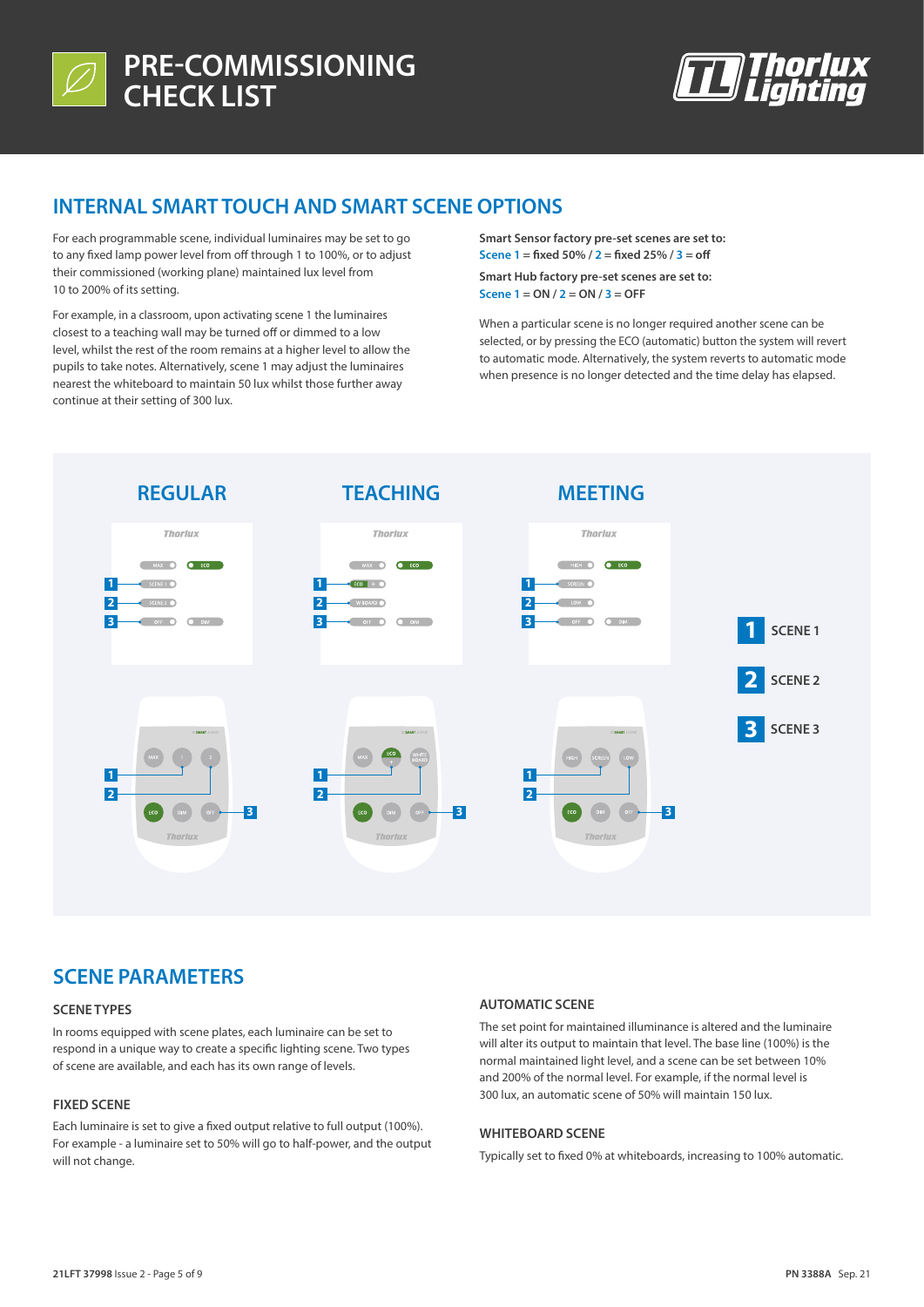



### **SCENE PARAMETERS REQUIRED** *(This section is only needed if Smart Scene Setting Plates or Handsets are installed/used.)*

If individual luminaire lux levels are required please include a sketch or marked drawing to show where luminaires are located in the room (If no settings are requested the commissioning engineers discretion will be used).

|             | <b>SCENE 1</b><br>DEFAULT SETTING = 50% FIXED |              | <b>SCENE 2</b><br>DEFAULT SETTING = 25% FIXED |              | <b>SCENE 3</b><br>DEFAULT SETTING = OFF (FIXED 0%) |              |
|-------------|-----------------------------------------------|--------------|-----------------------------------------------|--------------|----------------------------------------------------|--------------|
| AREA / ROOM | <b>FIXED OR</b><br><b>AUTOMATIC</b>           | <b>LEVEL</b> | <b>FIXED OR</b><br><b>AUTOMATIC</b>           | <b>LEVEL</b> | <b>FIXED OR</b><br><b>AUTOMATIC</b>                | <b>LEVEL</b> |
| EXAMPLE     | Automatic                                     | 170%         | Fixed                                         | 10%          | Fixed                                              | $0\%$        |
|             |                                               |              |                                               |              |                                                    |              |
|             |                                               |              |                                               |              |                                                    |              |
|             |                                               |              |                                               |              |                                                    |              |
|             |                                               |              |                                               |              |                                                    |              |
|             |                                               |              |                                               |              |                                                    |              |
|             |                                               |              |                                               |              |                                                    |              |
|             |                                               |              |                                               |              |                                                    |              |
|             |                                               |              |                                               |              |                                                    |              |
|             |                                               |              |                                               |              |                                                    |              |
|             |                                               |              |                                               |              |                                                    |              |
|             |                                               |              |                                               |              |                                                    |              |
|             |                                               |              |                                               |              |                                                    |              |
|             |                                               |              |                                               |              |                                                    |              |
|             |                                               |              |                                               |              |                                                    |              |
|             |                                               |              |                                               |              |                                                    |              |
|             |                                               |              |                                               |              |                                                    |              |
|             |                                               |              |                                               |              |                                                    |              |
|             |                                               |              |                                               |              |                                                    |              |
|             |                                               |              |                                               |              |                                                    |              |
|             |                                               |              |                                               |              |                                                    |              |
|             |                                               |              |                                               |              |                                                    |              |
|             |                                               |              |                                               |              |                                                    |              |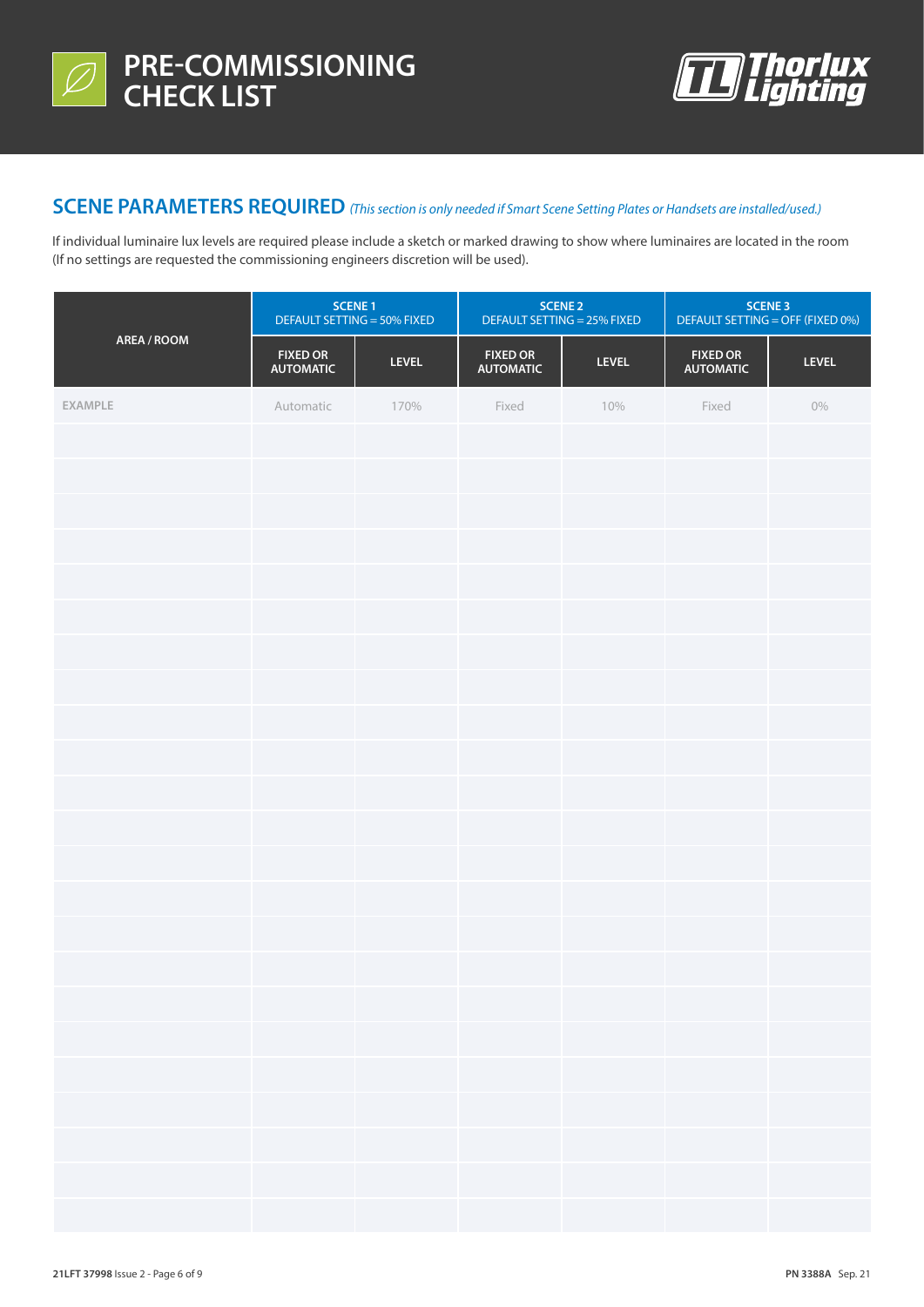



### **EXTERNAL BASIC PARAMETERS**

| <b>PARAMETER</b>            | <b>DESCRIPTION</b>                                                                                                                                                                                                                                                                                                               | <b>RANGE OF</b><br><b>SETTINGS</b>                                    | <b>FACTORY</b><br><b>DEFAULT</b><br><b>SETTINGS</b> | <b>CANOLUX LED</b><br><b>FACTORY</b><br><b>PRESET</b> |
|-----------------------------|----------------------------------------------------------------------------------------------------------------------------------------------------------------------------------------------------------------------------------------------------------------------------------------------------------------------------------|-----------------------------------------------------------------------|-----------------------------------------------------|-------------------------------------------------------|
| <b>LIGHT LEVEL</b>          | Sets the threshold at which the luminaire switches on.                                                                                                                                                                                                                                                                           | $6 - 200$ lux                                                         | 70 lux                                              | 200 lux                                               |
| <b>TIME DELAY</b>           | Sets the period the luminaires will remain on after the<br>last detected movement before dimming down and<br>switching off.                                                                                                                                                                                                      | 30s to 10hrs or<br>continuous                                         | $10$ min                                            | 5 min                                                 |
| <b>SECURITY LEVEL</b>       | Sets the DALI level at which the luminaire will remain for<br>the 'If Vacant' period set below.                                                                                                                                                                                                                                  | 1-100% DALI                                                           | 10%                                                 | 30%                                                   |
| <b>IF VACANT</b>            | Determines what happens at the end of the Time Delay<br>set above. If Vacant luminaire can be set to switch off.<br>remain at the security level for a preset period, or remain<br>on continuously.                                                                                                                              | Off or at<br>minimum for<br>between 30s<br>and 10hrs or<br>continuous | $10$ min                                            | Continuous                                            |
| PIR                         | Sets the PIR for the luminaire. Normal setting is active.<br>May be set to inactive or Off only to avoid nuisance<br>switching. (Off only needs a Motionline connection<br>to switch the light On).                                                                                                                              | Active / In-Ac-<br>tive / Off only                                    | Active                                              | Active                                                |
| <b>PIR SENSITIVITY</b>      | May be adjusted to suit local conditions, and reduce<br>nuisance switching.                                                                                                                                                                                                                                                      | Min/<br>1 to $5/$<br>Max                                              | 5                                                   | 5                                                     |
| <b>BRIGHT-OUT</b>           | Determines whether the luminaires are switched off during<br>the day or operate at all times. If set to Yes, the luminaire will<br>switch off if the measured light level is above the Bright-Out<br>Threshold for more than 10mins. If set to No, the luminaires<br>will never switch off as a result of increased light level. | Yes / No                                                              | Yes                                                 | Yes                                                   |
| <b>BRIGHT-OUT THRESHOLD</b> | Sets the level at which the luminaires will switch off. It is set<br>as a percentage of the Light Level setting. (Default setting<br>requires there to be greater than 140 lux for more than<br>10 minutes before the light will switch off).                                                                                    | 100% - 400%<br>in increments<br>of 50%                                | 200%                                                | 400%                                                  |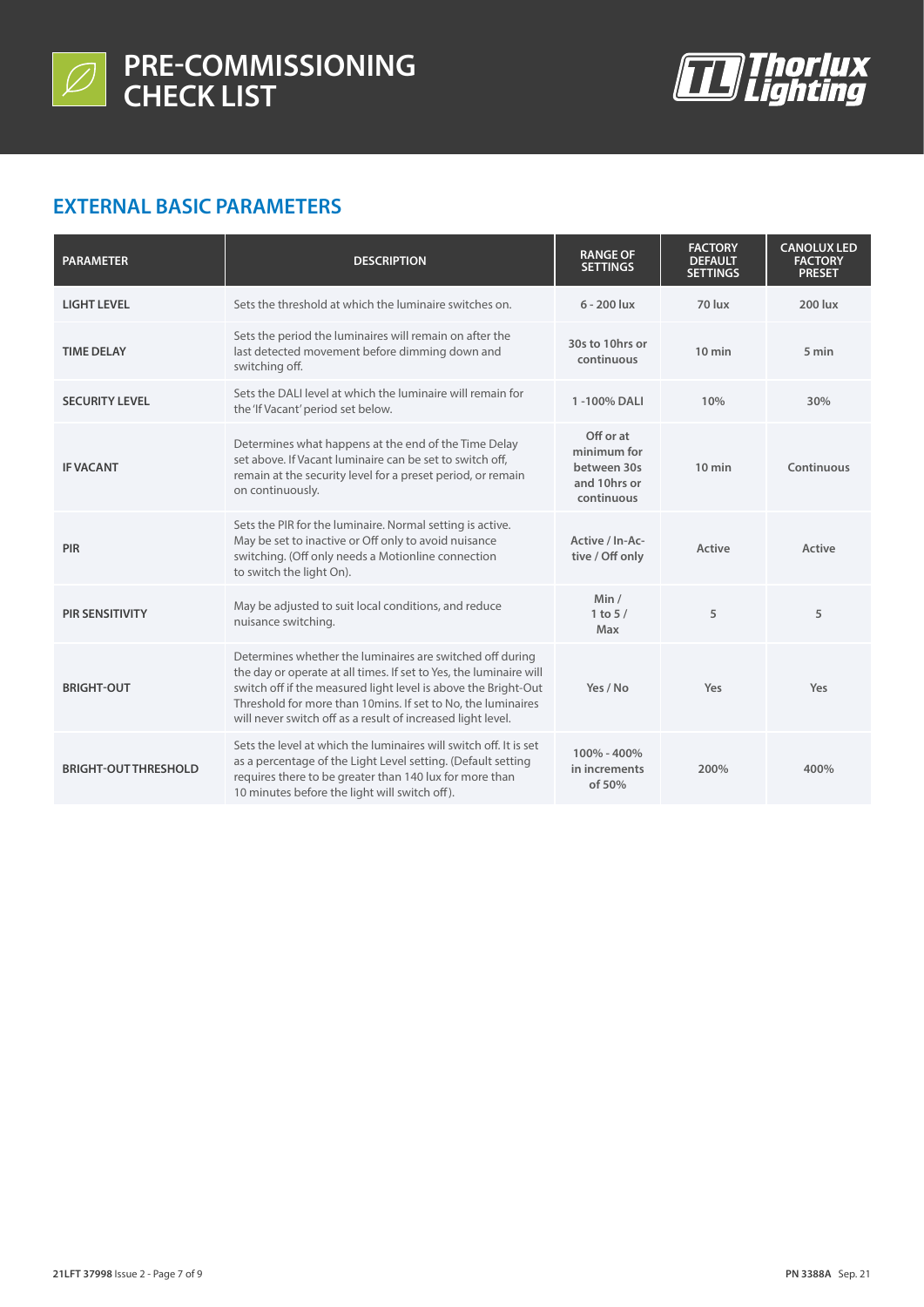



# **EXTERNAL BASIC PARAMETERS REQUIRED**

| AREA    | TIME<br>DELAY | SECURITY<br>LEVEL | IF<br>VACANT | <b>BRIGHT OUT (Y/N)</b> | BRIGHT OUT THRESH-<br>OLD |
|---------|---------------|-------------------|--------------|-------------------------|---------------------------|
| EXAMPLE | 10 mins       | 20%               | 1 hour       | $\mathsf Y$             | 200%                      |
|         |               |                   |              |                         |                           |
|         |               |                   |              |                         |                           |
|         |               |                   |              |                         |                           |
|         |               |                   |              |                         |                           |
|         |               |                   |              |                         |                           |
|         |               |                   |              |                         |                           |
|         |               |                   |              |                         |                           |
|         |               |                   |              |                         |                           |
|         |               |                   |              |                         |                           |
|         |               |                   |              |                         |                           |
|         |               |                   |              |                         |                           |
|         |               |                   |              |                         |                           |
|         |               |                   |              |                         |                           |
|         |               |                   |              |                         |                           |
|         |               |                   |              |                         |                           |
|         |               |                   |              |                         |                           |
|         |               |                   |              |                         |                           |
|         |               |                   |              |                         |                           |
|         |               |                   |              |                         |                           |
|         |               |                   |              |                         |                           |
|         |               |                   |              |                         |                           |
|         |               |                   |              |                         |                           |
|         |               |                   |              |                         |                           |

**NOTE: Default parameters gives a dusk/dawn operation where the fittings will say on at 10% permanently under no detection and increase to maximum output % on detection. These will turn on and off using the photocell at <>80 lux average.**